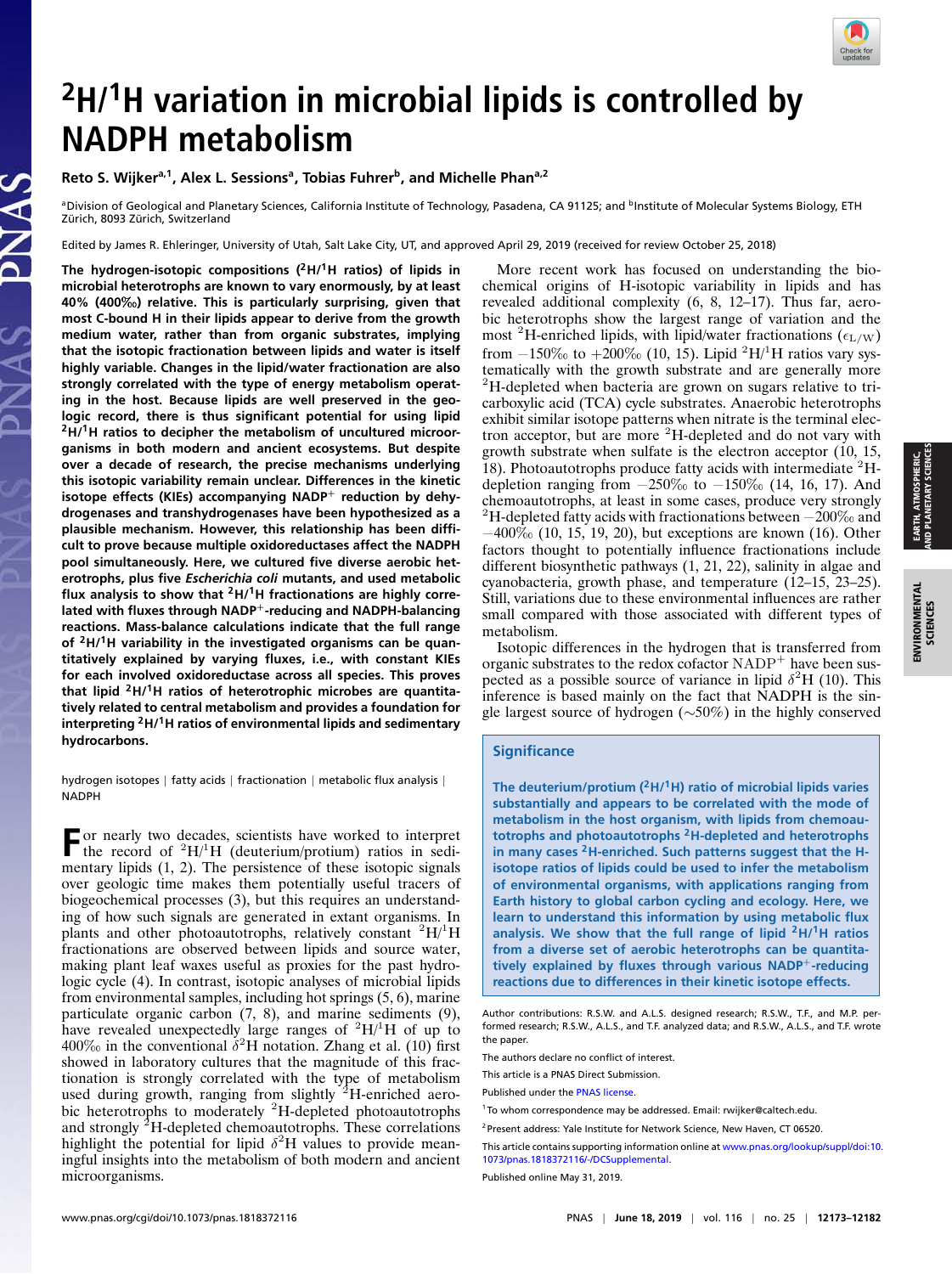fatty acid biosynthesis pathway. Although NADPH provides the reducing power for numerous anabolic reactions in all organisms, it is reduced only by a few reactions. In heterotrophs, reduced NADPH is generated by dehydrogenase reactions in central metabolism (Fig. 1), as well as by transhydrogenases that interconvert NADH and NADPH (11). All of these reactions involve concerted hydride transfers and so can plausibly transmit isotopic information (i.e., in comparison with electron-only transfers). When studied in vitro, each of these enzymes also exhibits a different kinetic isotope effect (KIE) (26, 27). Although it is difficult to predict isotopic fractionation in vivo due to committed pathways (28), it is nevertheless likely that varying fluxes through dehydrogenases and transhydrogenases can lead to differences in the isotopic composition of NADPH, and thus of fatty acids (29). The essential question though has been whether this effect is the main one controlling lipid  $\delta^2$ H or merely a bit player among many competing effects. To address this question directly, we compared central metabolic fluxes and isotopic fractionations in five versatile aerobic heterotrophs as well as five *Escherichia coli* knockout mutants deficient in specific dehydrogenases and transhydrogenases.

#### Results

Bacterial Strains and Fatty Acids. Five common, aerobic heterotrophic bacteria with widely varying carbon fluxes and different strategies to balance NADPH consumption and production were grown in batch cultures on different substrates (31, 32). The model organism *E. coli* MG1655, a facultative anaerobic  $\gamma$ -Proteobacterium, was grown on glucose, pyruvate, and acetate. The versatile *Pseudomonas fluorescens* WCS365, an obligately aerobic  $\gamma$ -Proteobacterium, was cultured on glucose, fructose, galactose, pyruvate, succinate, acetate, citrate, and benzoic acid. An additional *P. fluorescens* strain, 2-79, was grown on glucose. The two Rhizobiaceae, *Ensifer meliloti* and *Rhizobium radiobacter* from the phylum  $\alpha$ -Proteobacterium, were grown on glucose, fructose, pyruvate, succinate, and acetate. The gram-positive model organism *Bacillus subtilis*, a facultative anaerobe from the phylum Firmicutes, was cultured on glucose, pyruvate, and succinate. All glucose cultures were grown in triplicate. One large culture (300 mL) was used to measure isotopic fractionation, and two smaller (30 mL) cultures were amended with 20% or 100% <sup>13</sup>C-glucose for measurements of metabolic flux. Additional details of these bacteria are provided in Materials and Methods.

Cells were harvested in midlog phase commonly between optical density at 600 nm  $(OD_{600})$  of 1 and 1.5. Fatty acids were solvent-extracted, derivatized as methyl esters, and quantified by gas chromatography/mass spectrometry (GC/MS). Abundances of identified fatty acids ranged from 0.2 to 28 mg/g cell dry weight (CDW). Relative abundances are listed for each strain and culture condition in *[SI Appendix](https://www.pnas.org/lookup/suppl/doi:10.1073/pnas.1818372116/-/DCSupplemental)*, Table S1. The most abundant fatty acids in *E. coli* and *P. fluorescens* were hexadecanoic (16:0) and *cis*-9-hexadecenoic (16:1) acids. *Cis*-9,10-methylene-hexadecanoic acid (cyc-17) was an additional abundant fatty acid in *E. coli*. By far, the biggest contribution to the fatty acid profile with 80% came from *cis*-9- and *cis*-11 octadecenoic acids (18:1) in *E. meliloti* and *R. radiobacter*. Except for the low abundance of hexadecanoic acid (16:0), only isoand anteiso-branched fatty acids were identified in *B. subtilis*. Fatty acid abundances varied widely between strains but were generally consistent in the same strain grown on different substrates. Identified fatty acids and their abundances are in good agreement with published fatty acid profiles for these species  $(10, 33 - 36)$ .

Variations in Fractionation between Species.  $\delta^2\mathrm{H}$  values of individual fatty acids are listed in *[SI Appendix](https://www.pnas.org/lookup/suppl/doi:10.1073/pnas.1818372116/-/DCSupplemental)*, Table S2. They varied considerably between cultures (−232‰ to +284‰) but on average only by 36‰ between different fatty acids from the same culture. No clear trends were apparent between fatty acids within the same culture. Consequently, we can rule out lipid biosynthetic processes such as desaturation, elongation, and



**Fig. 1.** (*Left*) Schematic representation of the central metabolic pathways that are involved in glucose catabolism in aerobic heterotrophs—namely, the EMP pathway (green), the PP pathway (light blue), the ED pathway (violet), and the TCA cycle (red). The major NADPH-generating reactions are highlighted (11). The dehydrogenase enzymes that catalyze these reactions are G6PDH, 6PGDH, ICDH, and ME (yellow). For simplicity, not all reactions and intermediates are shown. (Right) Summary of lipid  $\epsilon_{\text{L/W}}$  values from *E. coli, B. subtilis, P. fluorescens*, *R. radiobacter*, and *E. meliloti* grown on different sugars, TCA cycle intermediates, pyruvate, and benzoic acid.  $\epsilon_{\mathsf{L}/\mathsf{W}}$  values are calculated from the abundance-weighted mean  $\delta^2$ H values of fatty acids and that of culture medium. Error bars represent the corresponding abundance-weighted SDs. Typical replicate precision is  $\pm 8\%$ , larger than typical analytical uncertainties of  $\pm 3\%$ .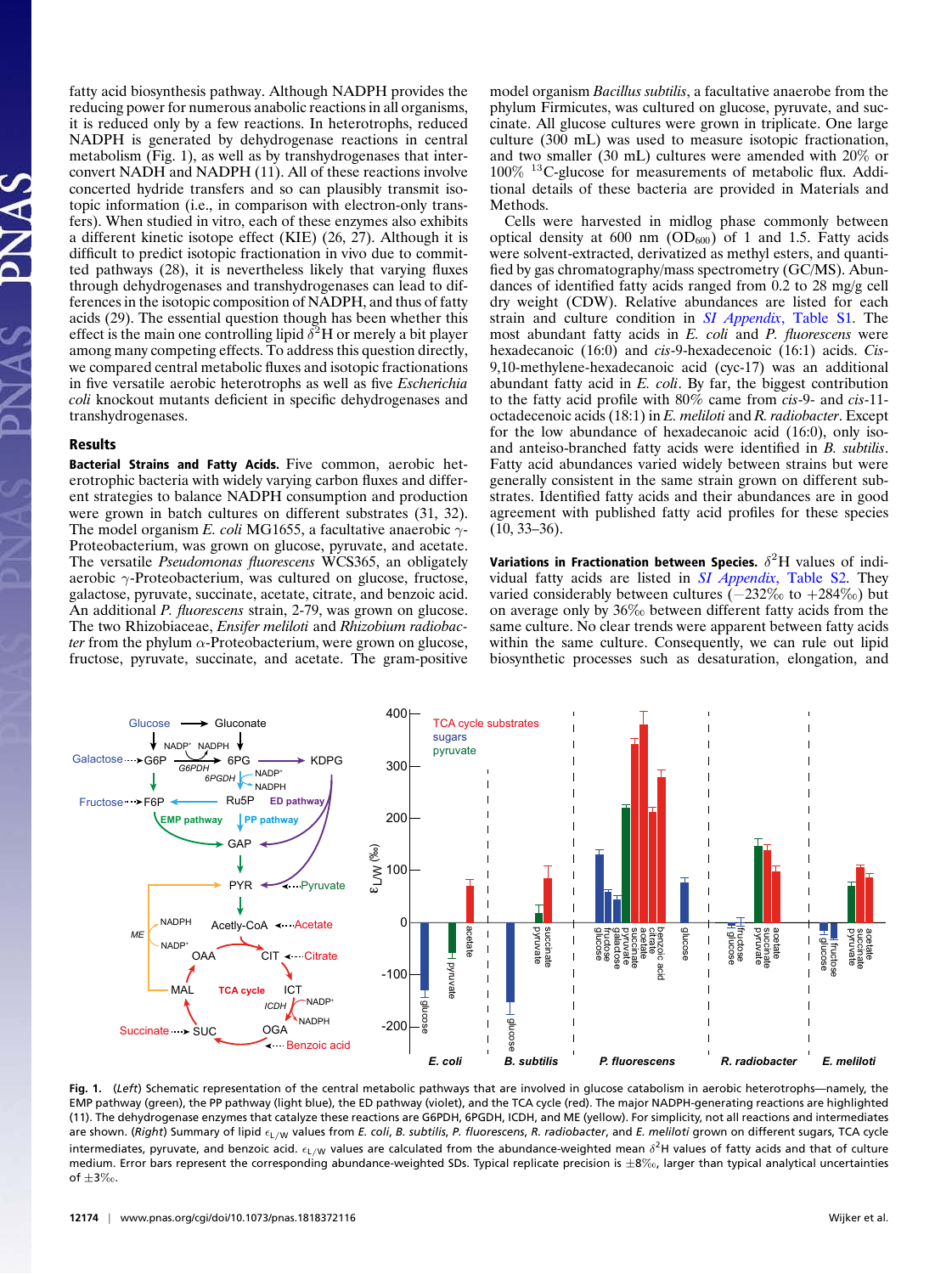different precursors for normal-, anteiso-, and iso-fatty acids as major sources of lipid  ${}^{2}H/{}^{1}H$  variation in our experiments. To focus on the larger  ${}^{2}H/{}^{1}H$  variations due to metabolism, and to facilitate quantitative comparison between strains that produce different fatty acids, we calculated an abundance-weighted mean δ <sup>2</sup>H value and SD for each culture (*[SI Appendix](https://www.pnas.org/lookup/suppl/doi:10.1073/pnas.1818372116/-/DCSupplemental)*, Table S2), as have previous studies (e.g., ref. 16). Because the microbes studied here make only a few different fatty acids, the use of individual fatty acid  $\delta^2 \dot{H}$  values instead of weighted-mean values makes no significant difference to our conclusions about patterns of fractionation.

 $\epsilon_{\rm L/W}$  values derived from abundance-weighted mean  $\delta^2$ H<sub>FA</sub> values are summarized in Fig. 1. The range of fractionations is enormous and spans −154‰ to +380‰. This range is similar to previous reports (10, 15, 16), despite the fact that the bacteria investigated here have more limited metabolic diversity. *B. subtilis* and *E. coli* yielded the most <sup>2</sup>H-depleted lipids, with L/<sup>W</sup> ranging from −154‰ to +84‰. *P. fluorescens* exhibited the greatest variability, with the most <sup>2</sup>H-enriched lipids ( $+44\%$ <sub>0</sub> to +380‰). Even the two closely related *P. fluorescens* strains 2-79 and WCS365 exhibited measurable differences  $(+54\%)$ . *R. radiobacter* and *E. meliloti* showed intermediate  ${}^{2}H/{}^{1}H$  fractionation ranging from  $-30\%$  to  $+146\%$ .  $\epsilon_{\text{L/W}}$  values for *E*. *coli* and *P. fluorescens* are in good agreement with reported values (10, 15).

Our data show a strong relationship between the organic carbon source and lipid  $\epsilon_{\text{L/W}}$  values. Growth on TCA cycle intermediates (acetate, succinate, and citrate) typically produced the most positive fractionations  $(+70\% \text{ to } +380\% \text{).}$  followed by pyruvate ( $-57\%$  to  $+220\%$ ) and sugars ( $-154\%$  to  $+132\%$ <sub>0</sub>, glucose, fructose, and galactose), the same order as has previously been observed (10). An exception to this pattern was *R. radiobacter*, with the highest  $\epsilon_{\text{L/W}}$  values for cells grown on pyruvate, followed by succinate, acetate, glucose, and fructose. Nevertheless, we excluded the substrate isotopic composition as a major source of lipid  ${}^{2}H/{}^{1}H$  variability because the  $\delta^{2}H$  val-

ues of the two carbon sources (acetate and glucose) differed by only 16‰ and therefore cannot explain the large range of lipid  $\delta^2$ H values. Water incorporation was tested by manipulating the isotopic composition of culture water. For this purpose, *B. subtilis*, *E. meliloti*, *R. radiobacter*, and *P. fluorescens* were grown on glucose by using culture medium with  $\delta^2$ H<sub>water</sub> values ranging from  $-87\%$  to  $+911\%$ . Correlations between lipid  $\delta^2$ H values and growth medium water as well as derived fractionation curves were consistent with the majority  $(>\!80\%)$  of lipid H coming from growth water rather than organic substrate (*[SI Appendix](https://www.pnas.org/lookup/suppl/doi:10.1073/pnas.1818372116/-/DCSupplemental)*, [Fig. S2\)](https://www.pnas.org/lookup/suppl/doi:10.1073/pnas.1818372116/-/DCSupplemental).

Carbon Flux Varies Widely between Species. Two of the three parallel cultures for each strain were grown with <sup>13</sup>C-glucose labels for metabolic flux analysis based on the detection of mass isotopomer patterns in proteinogenic amino acids as described previously (31, 37, 38). With this procedure, carbon fluxes were determined for all major reactions in the Entner– Doudoroff (ED), pentose phosphate (PP), Embden–Meyerhof– Parnas (EMP; glycolysis), and TCA cycle pathways (*[SI Appendix](https://www.pnas.org/lookup/suppl/doi:10.1073/pnas.1818372116/-/DCSupplemental)*, [Table S3\)](https://www.pnas.org/lookup/suppl/doi:10.1073/pnas.1818372116/-/DCSupplemental). These metabolic fluxes reflected reaction rates of enzymatic conversion in millimole per hour and per gram of biomass and are summarized in *[SI Appendix](https://www.pnas.org/lookup/suppl/doi:10.1073/pnas.1818372116/-/DCSupplemental)*, Table S4. The ED and EMP pathways do not directly generate NADPH, but are major pathways in the catabolism of glucose and thus compete with glucose-6-phosphate dehydrogenase (G6PDH) and 6-phosphogluconate dehydrogenase (6PGDH) for substrates (Fig. 1). Physiological parameters for each culture including growth rate, glucose uptake rates, and acetate secretion rates are also listed in *[SI Appendix](https://www.pnas.org/lookup/suppl/doi:10.1073/pnas.1818372116/-/DCSupplemental)*, Table S4.

To compare fluxes quantitatively between species with different growth rates, all fluxes were normalized to the glucose uptake rate (*[SI Appendix](https://www.pnas.org/lookup/suppl/doi:10.1073/pnas.1818372116/-/DCSupplemental)*, Table S4) and are presented in Table 1. The relative contribution of each pathway (ED, PP, EMP, and TCA cycle) to glucose catabolism varied widely among the investigated species. *E. coli* and *B. subtilis* relied heavily on

# **Table 1. Hydrogen isotope data and selected metabolic fluxes for the five wild-type species and five** *E. coli* **knockout mutants all**

|                            |                                       | $\delta^2$ H <sub>FA</sub> <sup>†</sup> ‰ | $\epsilon$ <sub>L/W</sub> <sup><math>\ddagger</math></sup> $\%$ <sub>0</sub> | Relative flux, $\frac{8}{3}$ % of glucose uptake |               |                      |             |                  |              |                    |  |
|----------------------------|---------------------------------------|-------------------------------------------|------------------------------------------------------------------------------|--------------------------------------------------|---------------|----------------------|-------------|------------------|--------------|--------------------|--|
| Culture                    | $\delta^2$ H <sub>water</sub> ,* $\%$ |                                           |                                                                              | G6PDH<br>$(ED+PP)$                               | 6PGDH<br>(PP) | <b>ICDH</b><br>(TCA) | МE          | EMP <sup>1</sup> | ED           | NADPH,#<br>balance |  |
| Wild types                 |                                       |                                           |                                                                              |                                                  |               |                      |             |                  |              |                    |  |
| E. coli                    | $-88 \pm 1$                           | $-208 \pm 13$                             | $-131 \pm 15$                                                                | $29 \pm 2$                                       | $21 \pm 2$    | $33 \pm 5$           | $23 \pm 11$ | $70 \pm 5$       | $8 \pm 2$    | $-32 \pm 12$       |  |
| <b>B.</b> subtilis         | $-68 \pm 1$                           | $-211 \pm 23$                             | $-154 \pm 25$                                                                | $32 \pm 2$                                       | $32 \pm 2$    | $21 \pm 3$           | $4\pm 2$    | $66 \pm 5$       | $0\pm 0$     | $-11 \pm 3$        |  |
| P. fluorescens 2-79        | $-82\pm0$                             | $-10\pm9$                                 | $78 \pm 10$                                                                  | $18 \pm 2^{\parallel}$                           | $7 \pm 1$     | $103 \pm 10$         | $56 \pm 6$  | $-9 \pm 1$       | $100 \pm 8$  | $8 \pm 7$          |  |
| P. fluorescens WCS365      | $-81 \pm 1$                           | $40 \pm 9$                                | $132 \pm 10$                                                                 | $18 \pm 2^{\parallel}$                           | $7 \pm 1$     | $118 \pm 12$         | $68 \pm 8$  | $-9 \pm 1$       | $101 \pm 10$ | $37 + 7$           |  |
| R. radiobacter             | $-82 \pm 1$                           | $-87 \pm 4$                               | $-6 \pm 5$                                                                   | $99 \pm 9$                                       | $11 \pm 5$    | $55 \pm 9$           | $3 \pm 1$   | $0 \pm 0$        | $89 \pm 9$   | $10 \pm 9$         |  |
| E. meliloti                | $-76 \pm 1$                           | $-90\pm 6$                                | $-16\pm 6$                                                                   | $99 \pm 10$                                      | $10 \pm 5$    | $55 \pm 10$          | $4\pm 2$    | $0\pm 0$         | $89 \pm 10$  | $38 \pm 10$        |  |
| E. coli knockout mutants** |                                       |                                           |                                                                              |                                                  |               |                      |             |                  |              |                    |  |
| JW1841                     | $-84\pm 2$                            | $-206 \pm 13$                             | $-133 \pm 14$                                                                | $10 \pm 2$                                       | $7 \pm 2$     | $44 \pm 6$           | $36 \pm 4$  | $90 \pm 6$       | $3 \pm 2$    | $-15 \pm 13$       |  |
| JW3985                     | $-85 \pm 1$                           | $-167 \pm 6$                              | $-90 \pm 7$                                                                  | $99 \pm 4$                                       | $63 \pm 3$    | $88 \pm 7$           | $80 \pm 12$ | $0 \pm 1$        | $37 + 2$     | $164 \pm 14$       |  |
| PntAB                      | $-74 \pm 1$                           | $-174 \pm 6$                              | $-109 \pm 7$                                                                 | $39 \pm 2$                                       | $29 \pm 2$    | $26 \pm 4$           | $10 \pm 31$ | $61 \pm 2$       | $10 \pm 1$   | $-8 \pm 35$        |  |
| UdhA                       | $-90\pm 2$                            | $-219 \pm 9$                              | $-143 \pm 10$                                                                | $25 \pm 2$                                       | $18 \pm 2$    | $38 \pm 4$           | $28 \pm 10$ | $72 \pm 6$       | $8 \pm 2$    | $-14\pm10$         |  |
| UdhA-PntAB                 | $-90\pm 2$                            | $-203 \pm 10$                             | $-124 \pm 10$                                                                | $42 \pm 3$                                       | $34 \pm 2$    | $24 \pm 5$           | $14 \pm 16$ | $55 \pm 3$       | $8 \pm 2$    | $0 \pm 17$         |  |

 $*\delta^2$ H of culture medium before inoculation.

**grown on glucose**

 $\dagger$ Abundance-weighted mean  $\delta^2$ H values of all measured fatty acids.

 $^{\ddagger}$ Fractionation between  $\delta^2$ H of culture medium and abundance-weighted mean  $\delta^2$ H value of fatty acids.

 $^{\S}$ Fluxes through the four NADPH-generating reactions (G6PDH, 6PGDH, ICDH, and ME) and EMP and ED pathways as a percentage of the total glucose uptake flux.

¶Negative fluxes indicate reversed EMP flux.

#Negative values indicate NADPH underproduction relative to anabolic demand; positive values indicate NADPH overproduction.

<sup>||</sup> For Pseudomonas species, published relative flux distributions (30) were assumed due to the periplasmatic conversion of glucose to gluconate and 2-ketogluconate.

\*\*Mutants carry the following gene deletions: G6PDH in JW1841, glucose-6-phosphate isomerase in JW3985, membrane-bound transhydrogenase in PntAB, soluble transhydrogenase in UdhA, and both transhydrogenae genes in UdhA–PntAB.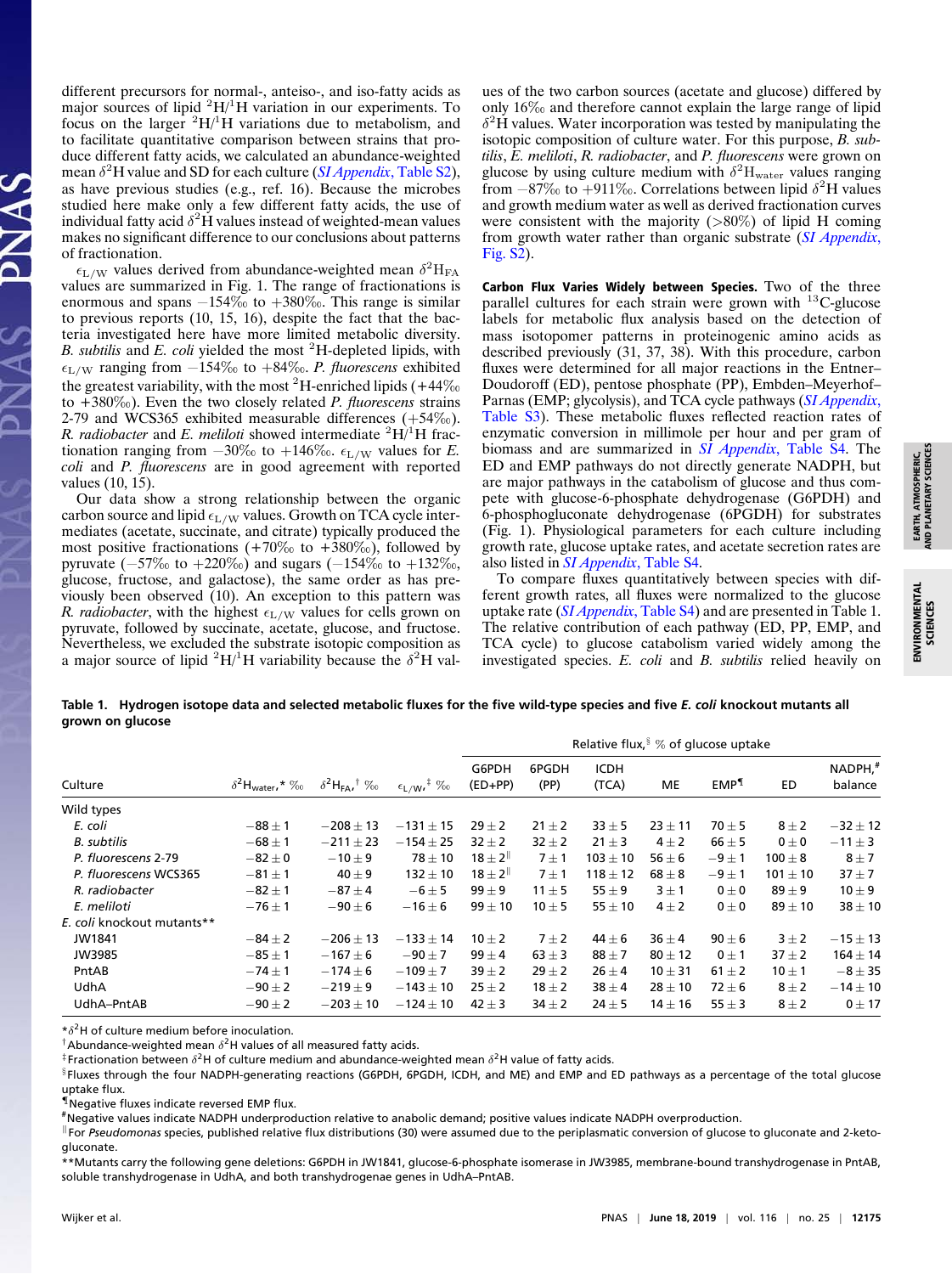the EMP pathway for glucose catabolism, with NADPH produced mainly by G6PDH and 6PGDH in the PP pathway. In fact, the PP fluxes through 6PGDH in these two strains were the highest observed among all species. TCA cycle fluxes were significantly lower in these organisms than in all of the other species due to extensive secretion of acetate. In contrast, in both *rhizobia*, *E. meliloti* and *R. radiobacter*, the ED pathway was the nearly exclusive route for glucose metabolism with high fluxes through G6PDH. Both *rhizobia* species exhibited much higher TCA cycle fluxes than either *E. coli* or *B. subtilis*, while PP flux was minor. Major enzymes for NADPH generation in these strains were therefore G6PDH and isocitrate dehydrogenase (ICDH). In *P. fluorescens*, the ED pathway and TCA cycle were used almost exclusively to metabolize glucose. Low G6PDH fluxes were observed because of periplasmatic conversion of glucose to gluconate and 2-ketogluconate, and subsequent uptake according to published flux distributions (30) was assumed. Another relevant difference in *P. fluorescens* metabolism is the operation of a cyclic flux to metabolize glucose that recycles glyceraldehyde-3-phosphate back to glucose-6-phosphate (30). The reactions that comprise this cycle belong to the ED, the reverse EMP, and the PP pathways. In general, the determined fluxes are similar to those reported for the same species (31).

Correlation between Metabolic Flux and **<sup>2</sup>**H/**1**H Fractionation. Measured  $\delta^2$ H values are summarized in Table 1. Calculated  $\epsilon_{\text{L/W}}$ values varied by >280‰ among the five species and show strong correlations ( $R^2 > 0.9$ ; Fig. 2) with relative carbon fluxes through the two NADPH dehydrogenases ICDH and 6PGDH, as well as



**Fig. 2.** Correlations between lipid/water fractionation ( $\epsilon_{L/W}$ ) and the relative carbon flux through 6PGDH and ICDH as well as the EMP and ED pathways. Relationships were derived from *E. coli*, *B. subtilis*, *P. fluorescens* strains WCS368 and 2-79, *R. radiobacter*, and *E. meliloti*. In addition, five *E. coli* knockout mutants lacking specific dehydrogenase and transhydrogenase genes (text) are shown in light colors. Plotted  $\epsilon_{L/W}$  values are calculated between the culture medium and abundance-weighted mean  $\delta^2$ H values of fatty acids. The error bars represent the corresponding abundance-weighted SD. Note that some error bars are smaller than marker sizes.

through the ED and EMP pathways that do not directly produce NADPH but compete for substrates. EMP pathway and 6PGDH fluxes were negatively correlated with  $\epsilon_{\text{L/W}}$ , while ED pathway and ICDH fluxes were strongly positively correlated with fractionation. For the two other NADPH-generating dehydrogenases, malic enzyme (ME) and G6PDH, no clear correlation to  $\epsilon_{\rm L/W}$  exists (*[SI Appendix](https://www.pnas.org/lookup/suppl/doi:10.1073/pnas.1818372116/-/DCSupplemental)*, Fig. S3). The latter result is probably due to the fact that in *P. fluorescens* the largest fraction of the G6PDH flux is bypassed via extracellular conversion of glucose to gluconate (30, 39). The observed relationships (between isotopic fractionation and metabolic fluxes) are not expected to be linear, because these pathway fluxes are not independent from each other. Indeed, all fluxes in such reaction networks are at least partially cross-correlated. As just one example, the correlation with EMP flux (Fig. 2) was unexpected because this pathway does not generate NADPH. However, a relative increase in EMP flux must be accompanied by a corresponding decrease in PP + ED flux (Fig. 1), both of which do directly contribute to NADPH reduction. Regardless, our results clearly demonstrate that fluxes through metabolic pathways play a key role in modulating lipid hydrogen isotope ratios. Our data indicate that high ED and TCA fluxes relative to PP and EMP are associated with more <sup>2</sup>H-enriched lipids, and vice versa, presumably due to differences in the KIEs associated with  $NADP<sup>+</sup>$  reduction in these pathways. Next, we address the question of whether NADPHbalancing mechanisms such as transhydrogenases also affect  $\epsilon_{\rm L/W}$  values.

NADPH Overproduction/Underproduction Correlates with Fractionation. To maintain growth, the supply of reduced NADPH from catabolic reactions needs to be closely balanced with the demand for NADPH in >100 anabolic reactions (32). Due to fluctuating environmental conditions, this can be difficult to maintain, and bacteria must therefore use effective NADPH-balancing mechanisms. Decoupling of NADPH production from catabolism via transhydrogenase enzymes is one important mechanism. Transhydrogenases interconvert NADPH (used mainly for reductions during biosynthesis) and NADH (used mainly for energy conservation during respiration) via intact hydride transfer, allowing the host to balance catabolic and anabolic fluxes (11). Transhydrogenases are common in metabolically versatile microbes, although certainly not ubiquitous. Depending on the direction of the transhydrogenation reaction, associated KIEs may lead to <sup>2</sup>H enrichment or depletion in NADPH and thus fatty acids. Comparison of the sum of all NADPH producing fluxes with the anabolic demands provides a quantitative estimate of NADPH balance (Table 1 and *[SI Appendix](https://www.pnas.org/lookup/suppl/doi:10.1073/pnas.1818372116/-/DCSupplemental)*, Table S4). *E. coli* and *B. subtilis* were the only two species with a negative NADPH balance, meaning that catabolic production of NADPH does not meet the anabolic demand. In *E. coli*, the rest of the required NADPH is thought to come from the membrane-bound transhydrogenase PntAB (40), which transfers  $H^-$  from NADH to NADP<sup>+</sup>

In contrast, the other three species exhibited a positive NAPDH balance, and so potentially use soluble transhydrogenases to consume NADPH. However, the specific mechanism(s) for dealing with overproduction and underproduction of NADPH in these organisms is not currently known, apart from *E. coli* (32, 40). Comparing all five species, a weak positive correlation is observed between the NADPH flux imbalance and lipid/water isotopic fractionation (Fig. 3, *Right*).

In addition to the five wild-type strains (above), we cultured five *E. coli* knockout mutants with perturbed NADPH metabolism. Lipid  $\delta^2$ H values and metabolic fluxes for these strains are given in Table 1, Fig. 2 (light colors), and *[SI](https://www.pnas.org/lookup/suppl/doi:10.1073/pnas.1818372116/-/DCSupplemental) Appendix*[, Table S4.](https://www.pnas.org/lookup/suppl/doi:10.1073/pnas.1818372116/-/DCSupplemental) In strain JW3985, glucose-6-phosphate isomerase in the EMP pathway was deleted, which led to an extreme NADPH overproduction of  $+164\%$  and <sup>2</sup>H-enriched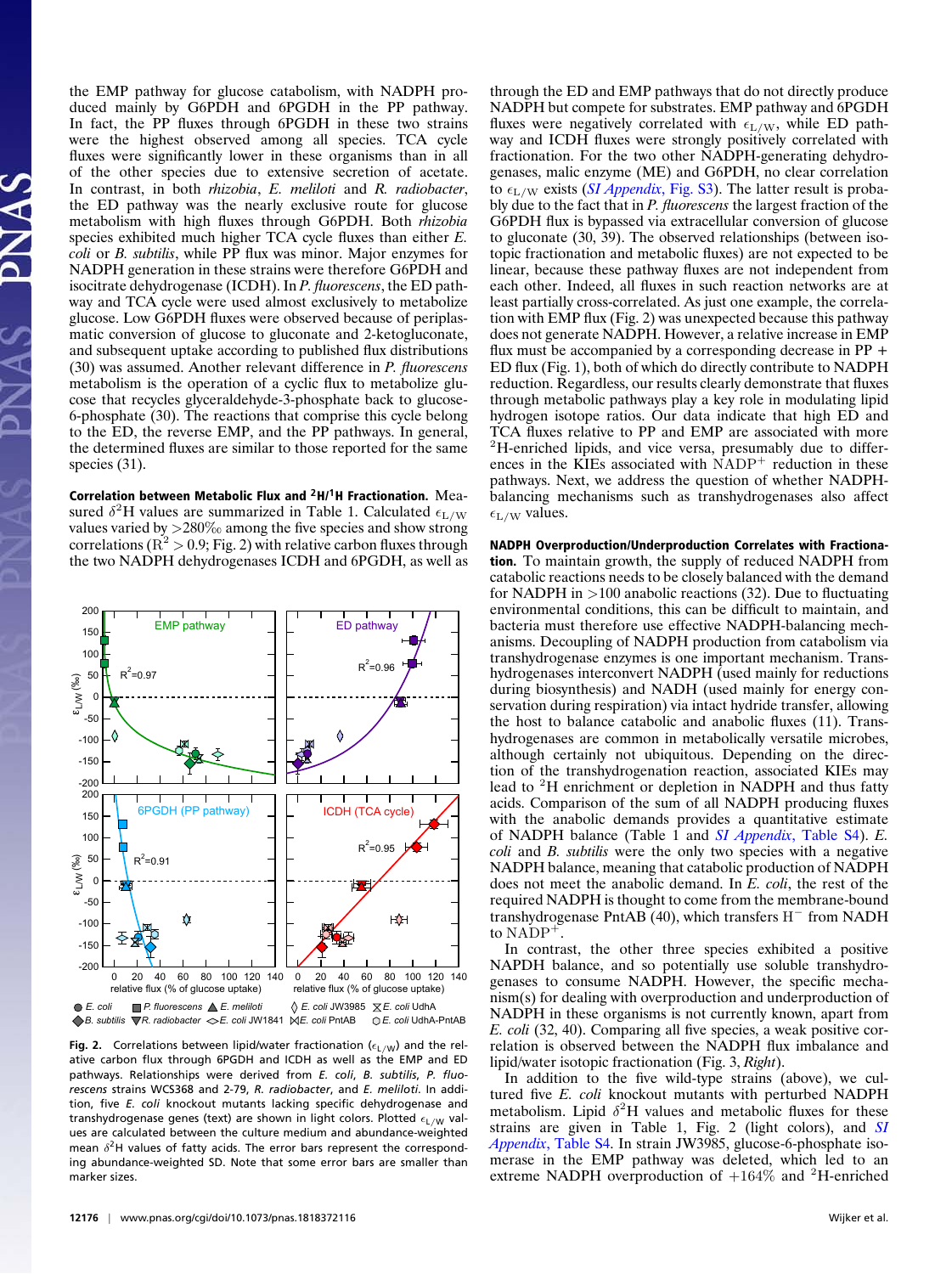

Fig. 3. The relationship between lipid/water fractionation ( $\epsilon_{L/W}$ ) and relative NADPH imbalance flux in five *E. coli* knockout mutants (plus wild type; *Left*) and in six wild-type species (*Right*). Negative values indicate NADPH underproduction; positive values indicate NADPH overproduction. *E. coli* balances NAPDH levels via membrane-bound (PntAB) and soluble (UdhA) transhydrogenases. For all other species, the mechanism to balance NADPH levels is currently unknown. Not included in the linear regression is the mutant PntAB because the NADPH underproduction in this mutant is not balanced by PntAB.

lipids relative to the *E. coli* wild type. All other *E. coli* mutants exhibited balanced or negative NADPH levels and similar fatty acid  $\delta^2$ H values relative to the *E. coli* wild type. In JW1841, G6PDH was deleted, and in the mutants PntAB and UdhA, the membrane-bound (PntAB) and soluble (UdhA) transhydrogenases were knocked out, respectively. In the UdhA–PntAB double-knockout mutant, both transhydrogenases were deleted. Except for mutant PntAB, these mutants balanced NADPH overproduction by the soluble transhydrogenase UdhA and NADPH underproduction by the membrane-bound transhydrogenase PntAB. Fig. 3, *Left* shows the positive correlation between  $\epsilon_{\text{L/W}}$  values of the *E. coli* knockout mutants and wild-type and the NADPH transhydrogenase fluxes. This correlation indicates  ${}^{2}$ H-depletion by PntAB and  ${}^{2}$ H-enrichment by UDhA, respectively. A more detailed description of each individual *E. coli* knockout mutant and the observed correlation is provided in *[SI Appendix](https://www.pnas.org/lookup/suppl/doi:10.1073/pnas.1818372116/-/DCSupplemental)*.

Quantitative Model for Lipid **<sup>2</sup>**H/**1**H Fractionation. The strong influence of relative flux distributions on lipid  $\delta^2$ H values is presumably due to varying KIEs of the involved oxidoreductases. However, it remains uncertain whether such KIEs are the same in different organisms. To investigate this quantitatively, we constructed a simple mass-balance model to relate lipid  $\delta^2$ H values to sources of hydrogen and to metabolic fluxes. Conceptually, we describe the fatty acid isotope ratio  $(R_{FA} \equiv [^2H]/[^1H])$ as a mixture of isotopically distinct pools of hydrogen that come from water (Rwater), acetyl-CoA (Racetate), and NADPH  $(R_{\text{NADPH}})$ . The isotopic mass balance is a linear combination of the isotope ratios of each pool multiplied by their relative contribution:

$$
R_{\text{FA}} = 0.5R_{\text{NADPH}} + 0.25R_{\text{water}} + 0.25R_{\text{acetate}}.
$$
 [1]

Contributions of each source are derived from the known stoichiometry of fatty acid biosynthesis, where  $\sim$  50% of C-bound H in a fatty acid is derived from NADPH, ∼ 25% from water, and the rest from acetyl-CoA (1, 29). We used these values for our model and neglected any possible additional hydrogen exchange between metabolites and water. NADPH can be further subdivided into isotopically distinct sources from G6PDH  $(R<sub>G</sub>)$ , 6PGDH  $(R_P)$ , ICDH  $(R_I)$ , and ME  $(R_M)$ . Contributions from the two transhydrogenases have to be considered as separate cases. In the case of NADPH underproduction, the membranebound transhydrogenase transfers  $H^-$  from NADH to NADP<sup>+</sup>

with flux  $J_U \geq 0$  and represents therefore an additional source of hydrogen  $(R_U)$ . The isotopic mass balance is then a linear combination of the isotope ratios of each source multiplied by their fractional flux contribution (J's represent absolute fluxes).

$$
R_{\rm NADPH} = \frac{J_{\rm G}R_{\rm G} + J_{\rm P}R_{\rm P} + J_{\rm I}R_{\rm I} + J_{\rm M}R_{\rm M} + J_{\rm U}R_{\rm U}}{J_{\rm G} + J_{\rm P} + J_{\rm I} + J_{\rm M} + J_{\rm U}}.
$$
 [2]

In the case of NADPH overproduction, the soluble transhydrogenase is active with flux  $J<sub>O</sub> > 0$ , while the membrane-bound transhydrogenase is not  $(J_U = 0)$ . In contrast to NADPH underproduction, there are now two sinks, one that transfers  $H^-$  to fatty acids and an additional one that transfers H <sup>−</sup> from NADPH to  $NAD<sup>+</sup>$ . This represents a branchpoint in the reaction network (*[SI Appendix](https://www.pnas.org/lookup/suppl/doi:10.1073/pnas.1818372116/-/DCSupplemental)*, Fig. S1). In addition to the four dehydrogenases, the fractionation between the two sinks for NADPH (described as  $\alpha$ <sup>O</sup> term) and the branching ratio of NADPH between anabolism and conversion to NADH now affect RNADPH as well. Following the approach of Hayes (28), Eq. **2** then becomes:

$$
R_{\text{NADPH}} = \frac{J_{\text{G}} R_{\text{G}} + J_{\text{P}} R_{\text{P}} + J_{\text{I}} R_{\text{I}} + J_{\text{M}} R_{\text{M}}}{J_{\text{G}} + J_{\text{P}} + J_{\text{I}} + J_{\text{M}} + J_{\text{O}}(\alpha_{\text{O}} - 1)}.
$$
 [3]

A more detailed derivation of Eqs. **1**–**3** is provided in *[SI](https://www.pnas.org/lookup/suppl/doi:10.1073/pnas.1818372116/-/DCSupplemental) [Appendix](https://www.pnas.org/lookup/suppl/doi:10.1073/pnas.1818372116/-/DCSupplemental)*. Absolute fluxes (J terms) for dehydrogenases and transhydrogenases were taken from the experimentally determined metabolic fluxes. The isotope ratios of NADPH from the four dehydrogenase and the membrane-bound transhydrogenase reactions were treated as constant free parameters to be fit. They reflect the isotope compositions of the substratebound  $H^-$  that is transferred to NADPH plus any isotope effects associated with this transfer. In the case of the membranebound transhydrogenase, the isotopic composition of NADH that supplies  $R_U$  probably varies for all of the same reasons that  $R_{\text{NADPH}}$  varies; however, we have no way to constrain this at present and so treat  $R_U$  as a constant free parameter as well.  $\alpha$ <sup>O</sup> is another fitted parameter.  $R_U$  and  $\alpha$ <sup>O</sup> account for the transhydrogenases PntAB and UdhA from *E. coli*, respectively. For the other four species, separate  $R_{\text{U}}^*$  and  $\alpha_{\text{O}}^*$  values were fitted, reflecting the fact that other mechanisms than transhydrogenases are involved in balancing NADPH levels (32). The average  $\delta^2$ H value of growth water in our experiments was ∼ −80‰, and the exchange between organic H and water was suggested to  ${}^{2}$ H-deplete lipids relative to the water (3).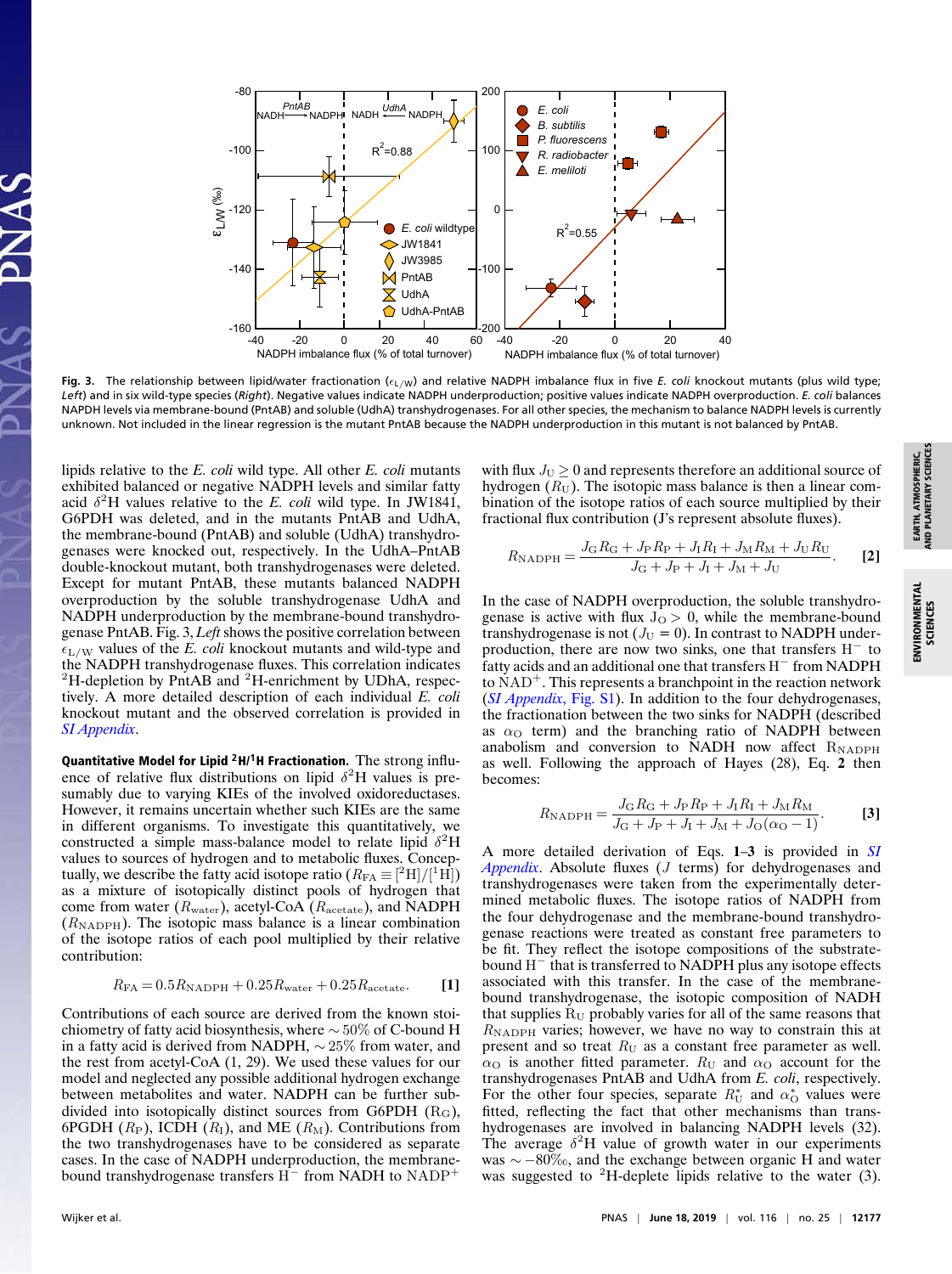Therefore, we assumed a  $\delta^2$ H value of  $-180\%$  for the H derived from water ( $R<sub>water</sub>$ ). Because we have no way to distinguish isotopically between H from water and acetyl-CoA, we made the same assumption for the H derived from acetyl-CoA  $(R_{\text{acetate}})$ . The best-fit solution to the eight free parameters was found by minimizing the rms difference between experimental data and predicted lipid  $\delta^2$ H values across all glucose-grown cultures. In Table 2, the best-fit values are listed as isotope ratios,  $\delta^2$ H values, and equivalent fractionations ( $\epsilon$  values) to facilitate comparison with literature-derived in vitro KIEs. The best-fit values yielded an rms error of just 17.3‰ and a linear correlation between measured and modeled lipid  $\delta^2$ H values of R<sup>2</sup> = 0.96 (Fig. 4 and Table 2). Given that we assume constant isotope ratios for each H source in the model, the excellent fit indicates that changes in metabolic fluxes alone can plausibly explain virtually all of the isotopic variability in fatty acids. The model does not prove that isotopic fractionations associated with dehydrogenase and transhydrogenases are constant between organisms, but it is consistent with that conclusion. Given the existence of eight fitted parameters in the model, there are of course large uncertainties in their estimated values. Nevertheless, the conclusion that H from 6PGDH and G6PDH was strongly <sup>2</sup>H-depleted relative to that from ICDH appears robust (*[SI Appendix](https://www.pnas.org/lookup/suppl/doi:10.1073/pnas.1818372116/-/DCSupplemental)*, Fig. S4), also that both transhydrogenases exhibited normal KIEs (i.e., the light isotope reacts more quickly).

### Discussion

Our results demonstrate that the large variance in H-isotopic fractionations by a diverse group of aerobic heterotrophs can be entirely and quantitatively explained by varying metabolic fluxes. This confirms that the reduction of  $NADP<sup>+</sup>$  by different dehydrogenases and transhydrogenases is a key biochemical control on lipid  $\delta^2$ H due to varying KIEs and suggests that the isotopic fractionations exhibited by these reactions are perhaps nearly constant across different organisms. In the following, we discuss this finding with respect to each of the relevant enzymes and then consider what other factors might contribute to variability. We finish by showing that our model is able to successfully predict  $\delta^2$ H values for some organisms and conditions beyond those directly investigated here.

Dehydrogenases. In the studied species, four dehydrogenase enzymes comprise the major sources of NADPH: G6PDH, 6PGDH, ME, and ICDH (11). Each of the four dehydrogenases transfers an intact hydride moiety  $(H^-)$  to NADPH with

a characteristic isotope composition that depends on both that of the substrate H that is transferred to NADPH and the KIE associated with the  $H^-$  transfer. Comparison of our results with published in vitro KIEs for these dehydrogenases suggests that both factors are important (26). Enrichment factors for  $R<sub>G</sub>$  and  $R_P$  are in excellent agreement with  $\epsilon$  values derived from KIEs described in the literature for the reactions catalyzed by G6PDH and 6PGDH, respectively (Table 2). The strong negative correlation between PP pathway flux and lipid/water fractionation indicates a decrease in the  $\delta^2$ H value of NADPH with increasing fluxes through G6PDH and 6PGDH, and so is also consistent with this conclusion (Fig. 2). In contrast, the apparent lack of a normal KIE for ICDH in vitro is unusual  $(26)$  (Table 2). The rate-limiting step in this reaction is not considered to be C–H bond cleavage, but rather breaking of the C–O bond or product release  $(41, 42)$ , which explains the lack of <sup>2</sup>H-depletion associated with ICDH. Nevertheless, a strong positive correlation between lipid  $\delta^2$ H and ICDH flux and a positive value for  $R_I$  of  $+918\%$  require a mechanism for enrichment of <sup>2</sup>H in NADPH from this source (Fig. 2 and Table 2). As reported, three reaction steps upstream of isocitrate which potentially <sup>2</sup>H-enrich the hydrogen that is transferred to NADPH by ICDH can explain this observation (10). The first step is the condensation of acetyl-CoA and oxaloacetate by citrate synthase. Proton abstraction from the methyl group is associated with a significant normal KIE (43). Following the fate of this methylene group in the TCA cycle, a second H is removed by succinate dehydrogenase, which is associated with a very large normal KIE of 5.4 and constitutes a second  ${}^{2}$ H-enrichment step (44). After fumarase adds one H from  $H_2O$  to this C–H position, which may dilute the <sup>2</sup>H enrichment somewhat, a further H is removed after one turn of the TCA cycle by aconitase (41). The more than 150‰ lower  $\epsilon_{\rm L/W}$  of *P. fluorescens* during growth on citrate compared with acetate is further evidence of significant  ${}^{2}$ H-enrichment by these TCA cycle reactions (Fig. 1). During growth on acetate, high citrate synthase activity is expected that channels acetyl-CoA into the TCA cycle and consequently through all of the prior  ${}^{2}$ Henrichment steps described above. In contrast, during growth on citrate, little to no citrate synthase activity is expected. Thus, only the removal of H from the methylene group of citrate by aconitase causes  ${}^{2}$ H-enrichment. The H<sup>-</sup> transfer from malate to NADPH by ME may also be affected by the  $2<sup>2</sup>$ H-enrichment of the TCA cycle. On the other hand, ME is associated with a small normal in vitro KIE that should result in a negative correlation between  $\epsilon_{\text{L/W}}$  and ME flux and a <sup>2</sup>H-depleting  $R_{\text{M}}$  value.

| Table 2. Comparison of best-fit parameters with literature deuterium KIEs associated with NADPH dehydrogenases |
|----------------------------------------------------------------------------------------------------------------|
| and transhydrogenases                                                                                          |

|              |                  |                          | Best fit values <sup>†</sup> |          | Literature values                                        |                              |                   |              |              |
|--------------|------------------|--------------------------|------------------------------|----------|----------------------------------------------------------|------------------------------|-------------------|--------------|--------------|
| Enzyme       | Pathway          | Parameter <sup>#</sup>   | Ratio                        | $\alpha$ | $\delta^2$ H <sub>r</sub> <sup>§</sup> $\%$ <sub>o</sub> | $\epsilon$ , $\sqrt[4]{200}$ | $\epsilon$ , $\%$ | In vitro KIE | Ref.         |
| G6PDH        | PP and ED        | $R_G$                    | $7.05 \times 10^{-5}$        |          | $-547$                                                   | $-508$                       | $-663$            | 2.97         | (45)         |
| 6PGDH        | PP               | $R_P$                    | $1.08 \times 10^{-4}$        |          | $-305$                                                   | $-244$                       | $-379$            | 1.61         | (46)         |
| ICDH         | TCA cycle        | $R_{I}$                  | $2.99 \times 10^{-4}$        |          | $+918$                                                   | $+1,085$                     | $\sim$ 0          | $\sim$ 1     | (26, 42, 47) |
| ME           | Anaplerotic node | $R_M$                    | 0.00                         |          |                                                          |                              | $-320$            | 1.47         | (45)         |
| PntAB        |                  | $R_U$                    | $3.46 \times 10^{-5}$        |          | $-778$                                                   | $-758$                       | $-444$ to $-778$  | $1.8 - 4.5$  | (27)         |
| unknown      |                  | $R_U^*$                  | 0.00                         |          |                                                          |                              |                   |              |              |
| UdhA         |                  | $\alpha$ <sup>O</sup>    | $\overline{\phantom{m}}$     | 0.84     |                                                          | $-160$                       |                   |              |              |
| sTH or other |                  | $\alpha_{\mathcal{O}}^*$ |                              | 0.57     |                                                          | $-434$                       |                   |              |              |

 $^{\dagger}$ Best-fit parameters were derived by minimizing the rms difference between experimental data and predicted lipid  $\delta^2$ H values from Eqs. 1–3. Uncertainties associated with these values are discussed in *[SI Appendix](https://www.pnas.org/lookup/suppl/doi:10.1073/pnas.1818372116/-/DCSupplemental)*, Fig. S4.

 ${}^\ddagger R$ u and  $\alpha$ o account for the membrane-bound (PntAB) and soluble (UdhA) transhydrogenase from *E. coli,* respectively.  $\alpha^*_0$  account for the soluble transhydrogenases (sTH) or alternative mechanisms to balance NADPH levels in all other species.  $\mathrm{R}_{\mathrm{U}}^*$  accounts for a currently unknown mechanism to balance NADPH levels in *B. subtilis*.

 $\delta \delta^2$ H values were calculated as  $\delta^2$ H = (R<sub>enzyme</sub>/R<sub>VSMOW</sub> – 1) × 1,000.

 $\P$ Enrichment factors were estimated as  $\epsilon$  = ( $\alpha$   $-$  1)  $\times$  1,000 and  $\epsilon$  = ( $\delta^2$ H + 1)/( $\delta^2$ H<sub>water</sub> + 1)  $-$  1.

 $\parallel$  Enrichment factors are calculated from in vitro KIEs according to  $\epsilon$  = (1/KIE  $-$  1)  $\times$  1,000.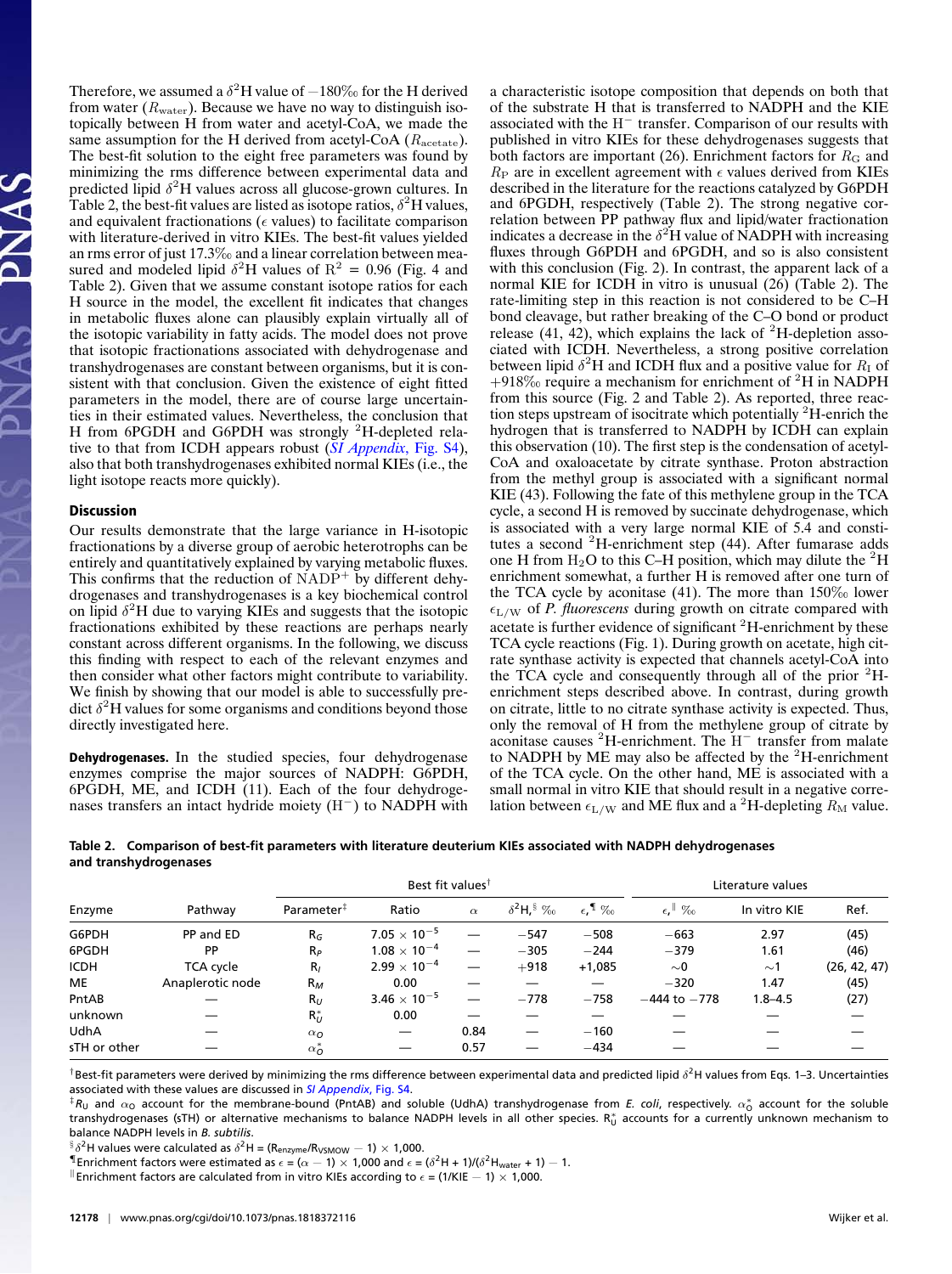

**Fig. 4.** Comparison of predicted  $\delta^2$ H values vs. experimental data.

In fact, no clear correlation is observed, and  $R_M$  is 0, indicating that ME fluxes are not required to explain lipid  ${}^{2}H/{}^{1}H$  variations in this dataset (Table 2 and *[SI Appendix](https://www.pnas.org/lookup/suppl/doi:10.1073/pnas.1818372116/-/DCSupplemental)*, Fig. S3). The reason for this result could be related to the large uncertainties associated with the rather small ME fluxes (e.g., ME flux for *E. coli* PntAB is  $10 \pm 31\%$ ) that complicates the detection of the underlying isotope trend (Table 1). Moreover, the  ${}^{2}$ H-enrichment in the TCA cycle combined with a possible  ${}^{2}$ Hdepletion by the  $H^-$  transfer to NADPH by ME may result in only small isotope fractionation, which makes detection even more challenging. Another possible explanation for our result is the unknown cofactor specificity of ME (32). It is possible that in some of the investigated species  $ME$  utilizes  $NAD<sup>+</sup>$  instead of  $NADP^+$ .

Transhydrogenases Transhydrogenase enzymes serve to interconvert NADPH and NADH via intact hydride transfer. Such enzymes exist in all metabolically flexible organisms and serve the important role of allowing the host to properly balance catabolic and anabolic fluxes (11). The in vitro deuterium KIEs associated with transhydrogenases are large and can be up to 4.5 (27). *E. coli* contains two different transhydrogenase enzymes, a membrane-bound version (PntAB) that is energy-dependent and a soluble version (UdhA) (40). Normal KIEs will lead to  ${}^{2}$ H-enrichment of residual reactants and  ${}^{2}$ H-depletion of products. We thus expect overproduction of NADPH to correlate with <sup>2</sup>H-enriched lipids and underproduction of NADPH to correlate with <sup>2</sup>H-depleted lipids, a pattern that is observed in our data for *E. coli* (Fig. 3). In addition, the predicted flux weighted  $\delta^2$ H for PntAB is in excellent agreement with literature in vitro KIEs ( $\epsilon$ 's in Table 2). Compared with PntAB, the estimated  $\epsilon$ value that accounts for the soluble transhydrogenase UdhA is rather small but appears to be consistent with a normal KIE and thus our hypothesis (Table 2). A similar result was obtained for the electron-bifurcating transhydrogenase NfnAB in the sulfatereducing bacteria *Desulfovibrio alaskensis* (17). Leavitt et al. showed that this transhydrogenase is important for  ${}^{2}H/{}^{1}H$  fractionation. While *E. coli* wild-type and knockout mutants rely on the two transhydrogenases (40), the other investigated species potentially have other strategies to balance NADPH levels (32). In *P. fluorescens* and *E. meliloti*, no significant transhydrogenase activity during growth on glucose was measured. In these organisms, mechanisms to avoid NADPH imbalance were suggested to be the dual cofactor specificity of G6PDH and 6PGDH, as well as the existence of isoenzymes with distinct cofactor specificities (32). Moreover, *B. subtilis* was the only investigated culture apart from *E. coli* strains that exhibited a negative NADPH balance,

but lacked a membrane-bound transhydrogenase to supply the missing NADPH (32) (Table 1). The fitted isotope ratio that accounts for NADPH underproduction in this culture  $(R_U^*)$  is zero and points therefore also toward a yet-unknown mechanism to balance NADPH levels (Table 2). Regardless, all other investigated species are genetically capable of expressing both a membrane-bound and a soluble transhydrogenase variant (32). The observed positive correlation between  $\epsilon_{\rm L/W}$  and NADPH imbalance flux (Fig. 3) as well as the predicted flux weighted  $\alpha_O^*$ value from the model (Table 2) support the interpretation that soluble transhydrogenase activity contributes to lipid  $\delta^2$ H values.

Other Potential Sources of **<sup>2</sup>**H/**1**H Variability. The redox-active H on NADPH is moderately acidic and can potentially exchange with water. Indeed, labeling experiments with  ${}^{2}H_{2}O$  in different transformed human cell lines revealed that ∼40% to ∼70% of the redox active hydrogen of NADPH comes from water (48). It was shown that NADPH-dependent flavin enzymes such as glutathione reductase that hold the hydride in a N–H bond instead of a C–H bond catalyze this exchange. Thus, it is possible that hydrogen exchange of NADPH with water also happened in our investigated species and mutes the divergent  ${}^{2}H/{}^{1}H$  ratios that are generated by different metabolic pathways. The rate at which this happens should be a function of the turnover (residence) time of NADPH, with a longer cellular residence time for NADPH expected to yield less extreme fractionations because of more significant hydrogen exchange. For the six wild-type strains, we calculated NADPH turnover times from production rates based on metabolic fluxes and intracellular NADPH concentrations, assuming the cell is in steady state (*[SI Appendix](https://www.pnas.org/lookup/suppl/doi:10.1073/pnas.1818372116/-/DCSupplemental)*, Fig. S5). The data showed no significant correlation with fractionation, suggesting that such exchange effects on  $\epsilon_{\text{L/W}}$  were minor, possibly because these organisms all grow quickly. Another source of potential variation in  $\epsilon_{\text{L/W}}$ is the cofactor specificity of enoyl–ACP reductase that transfers H<sup>−</sup> from NADPH to the fatty acid. Most organisms rely solely on NADPH for this reaction, but in some organisms such as *E. coli* and *B. subtilis*, both NADH and NADPH can be used (49, 50). We do not currently know whether the  $\delta^2$ H values of NADH and NADPH are correlated or not, though it seems plausible that they could be. Further  ${}^{2}H/{}^{1}H$  variation can be introduced by other NADP<sup>+</sup>-dependent dehydrogenases such as NADP<sup>+</sup>-dependent glyceraldehyde-3-phosphate dehydrogenase, glucose dehydrogenase, or methylenetetrahydrofolate dehydrogenase (MTHFD), for which we did not account (11, 22). It is unlikely that these dehydrogenases are relevant in the investigated species (32), but can contribute significantly to NADPH levels in certain organisms. For example, in transformed human cell lines, <sup>2</sup>H-labeling experiments showed that up to ∼ 40% of NADPH is produced by MTHFD in folate metabolism (22).

Applicability of Model to Other Substrates and Organisms. Growth substrate is one of the dominant controlling variables for lipid  $\delta^2$ H values in aerobic heterotrophs, as shown in Fig. 1 and previous reports (10, 16, 25). Even though we did not carry out flux measurements for cultures growing on carbon sources other than glucose, we can test our model by predicting  $\delta^2$ H values from published flux data for growth on those substrates. During growth on fructose, both *Rhizobia* and *P. fluorescens* produced lipids with on average  $\sim$ 25‰ lower  $\delta^2$ H values than when glucose was the growth substrate (Fig. 1). In comparison with glucose metabolism where ED is the main pathway, flux data shows that *Pseudomonas putida* channels fructose only 54% through ED, whereas the rest is processed in the EMP and PP pathways (30). Modeling lipid  $\delta^2$ H values for both carbon sources (fructose and glucose) predicts a 22‰ lower  $\delta^2$ H value for fructose, which is in excellent agreement with our culture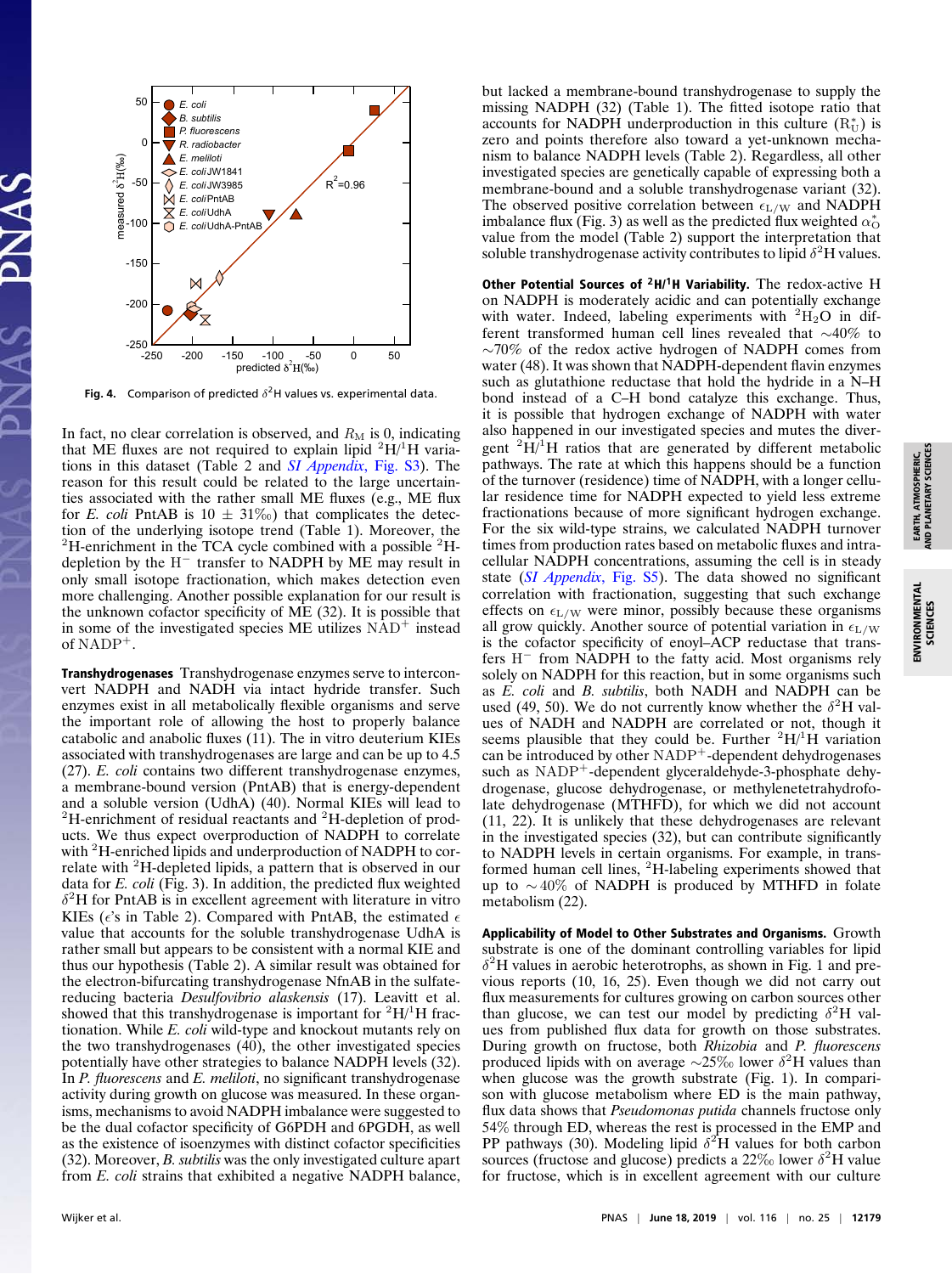data. Fluxes of gluconate catabolism in *E. coli* were found to be essentially opposite to glucose catabolism, with high ED pathway fluxes and almost exclusive production of NADPH by 6PGDH, ICDH, and PntAB due to NADPH underproduction (51, 52). Zhang et al. (10) measured lipid/water fractionation of  $-123\%$ in *E. coli* during growth on gluconate, a  ${}^{2}H/{}^{1}H$  fractionation that our model accurately predicts with an NADPH underproduction of  $\sim$  30%. The high <sup>2</sup>H enrichments in cultures grown on direct precursors or intermediates of the TCA cycle are particularly interesting. In *E. coli*, flux measurements have been carried out during growth on acetate (51), under conditions similar to our cultures that yielded fatty acids with  $\epsilon_{\rm L/W}$  values of  $+60\%$ (Fig. 1). Combining these data, our model can account for the  ${}^{2}$ H-enriched lipids only with an overproduction of NADPH in the range of ∼ 75%. Indeed, overproduction of NADPH by *E. coli* is suggested during growth on acetate (40, 52), which is consistent with our prediction. Nevertheless, overproduction of NADPH by 75% seems to be slightly excessive and probably indicates that other <sup>2</sup>H-enrichment processes might be important. A difference between glucose and acetate metabolism is the use of the glyoxylate cycle, a variation of the TCA cycle that allows *E. coli* to grow on simple carbon sources like acetate (51, 53). In this cycle, isocitrate is converted into glyoxylate and succinate instead of  $\alpha$ -ketoglutarate. Glyoxylate is subsequently combined with acetyl-CoA to produce malate, catalyzed by malate synthase. This bypasses the decarboxylation steps of the TCA cycle, allowing acetate to be used to build carbon skeletons. The operation of this cycle may result in higher <sup>2</sup>H-enrichment in the lipids than when only the TCA cycle is active. Similar to citrate synthase, malate synthase abstracts a proton from acetyl-CoA and is associated with a large intramolecular normal KIE of 3.8 (26). <sup>2</sup>H-enrichment in the residual  $\text{CH}_2$ -group can be expected with further  ${}^{2}$ H-enrichment by aconitase (41). Moreover, isotope dilution by H incorporation in fumarate does not happen in this cycle.

Culture-based studies of anaerobic nitrate-reducing bacteria suggest that they exhibit a similar correlation of H-isotopic fractionation on substrate, as do aerobes, but with slightly more  ${}^{2}$ H-depleted lipids and less variation (10, 16). Sulfate reducers seem not to vary their fractionation between growth substrates at all (16). We propose that the reduced variance in  $\epsilon_{\text{L/W}}$  in anaerobes could reflect a lower metabolic versatility of these organisms related to the reduced energy yield of anaerobic respiration. Flamholz et al. (54) showed that prokaryotes use different glycolytic pathways depending on the energy yield of the overall respiratory pathway. Genomic analysis revealed that anaerobes rely heavily upon the higher ATP yield of the EMP pathway, whereas the ED pathway is common among facultative anaerobes and even more widespread among aerobes (54). When we rerouted fluxes of the ED pathway through the EMP (50%) and PP (50%) pathways in silico in the investigated wild-type species, predicted lipid δ <sup>2</sup>H values in *P. fluorescens* strains were 90‰ lower, and variations in  $\epsilon_{\rm L/W}$  in the wild-type species diminished from 272‰ to 200‰, mirroring the trends observed between aerobes and nitrate reducers (16). However, further metabolic flux measurements will be necessary to fully understand  ${}^{2}H/{}^{1}H$ variation in those organisms. Likewise, by applying our results to the study of heterotrophs in natural environments, the additional processes of fatty acid assimilation and degradation will need to be considered. H-isotopic fractionation has not yet been studied in either process, although we expect such fractionations (if any) to be smaller than those reported here. Still, the possibility that assimilated fatty acids may reflect the isotopic composition of the food source rather than the host metabolism needs to be carefully considered.

Concluding Remarks. Our results demonstrate that metabolic fluxes through specific dehydrogenase and transhydrogenase

enzymes play a key role in controlling  $\delta^2$ H values of lipids from diverse aerobic heterotrophs. It remains to be seen whether this is also true for other organisms growing under different conditions. Regardless, lipid  $\delta^2$ H values hold the potential to provide useful insights into metabolism. To date, metabolic information is almost exclusively available for fast-growing, culturable microorganisms. However, metabolic processes catalyzed by environmental bacteria within their natural habitats are challenging to investigate and thus largely unknown. Lipid  ${}^{2}H/{}^{1}H$ ratios can provide information on how NADPH is generated in these uncultured microorganisms and could therefore tell us which metabolic pathways (e.g., PP pathway, EMP pathway, or TCA cycle) are active in a certain environment. With this information, we might be able to reconstruct the metabolic lifestyle of these microorganisms. In addition,  $\delta^2$ H values could have numerous applications in other fields, including ecology, industry, and biomedicine. Examples range from the use of lipid  ${}^{2}\dot{H}$ <sup>1</sup>H ratios to assess in situ metabolic interactions of symbionts, to study the metabolic response to environmental stressors, or perhaps even to investigate human diseases such as cancer that are associated with large changes in NADPH metabolism (55). Measurement of  ${}^{2}H/{}^{1}H$  ratios of other biomolecules could provide additional constraints on metabolism.  $\delta^2$ H values of amino acids are promising, particularly those that require NAD(P)H for biosynthesis (proline, isoleucine, methionine, etc.). Fogel et al. (56) showed recently that measurement of  $\delta^2$ H values of individual amino acids from an *E. coli* culture is possible and proposed the use of these signals as a new biosignature for microbial pathways. Measurement of amino acid  $\delta^2$ H values in environmental samples would also enable the identification of the host organism via the isolation and sequencing of specific proteins. We are clearly far from realizing all that potential, but our findings provide a mechanistic understanding of the information content hidden in  $\delta^2$ H values and lay the basis and direction for future research.

#### Materials and Methods

Strains, Media, and Growth Conditions. *E coli* MG1655, *B. subtilis* PY79, *P. fluorescens* WCS365 and 2–79 (Newman laboratory), *R. radiobacter* C58 (German Collection of Microorganisms and Cell Cultures, DSMZ 5172) *E. meliloti* Young 2003 (DSMZ 1981), and the *E. coli* knockout mutants JW1841 (Keio strain collection), JW3985 (Keio strain collection), PntAB (Sauer laboratory), UdhA (Sauer laboratory), and UdhA-PntAB (Sauer laboratory) were grown in batch cultures on a rotary shaker at 200 rpm. *B. subtilis* and *E. coli* were grown at 37◦C and all other cultures at 30◦C. M9 minimal medium was prepared and used as described in Fuhrer et al. (31) with the exception that the vitamin solution was only added to*B. subtilis*and*R. radiobacter* cultures. A concentration of 50 µg/mL kanamycin was added to strains JW3985 and JW1841. Sterile glucose, fructose, galactose, acetate, pyruvate, succinate, citrate, or benzoic acid was supplemented to each culture at a final concentration of 4 g/L. For isotope analysis, the carbon source was added to 300 mL of medium in 1,000 mL flasks. For <sup>13</sup>C-labeling experiments, glucose was either added entirely in the form of 100% 1-<sup>13</sup>C-glucose to 30-mL medium in 125-mL flasks or as a mixture of 20% (wt/wt)  $U^{-13}C_6$ -glucose and 80% (wt/wt) natural glucose. Cell growth was monitored by measuring OD<sub>600</sub>. Glucose and acetate concentrationswere determinedwith a commercially available enzyme kit (Megazyme). Intracellular  $NAD(P)H$  and  $NAD(P)^+$  concentrations were measured according to Kern and Newman (57). CDW was inferred from three different OD<sub>600</sub> points (usually 0.5, 1, and 1.5). At each point, three 25-mL samples were taken, spun down, washed with 0.9% NaCl, transferred in predried and weighed aluminum vessels, dried in an oven at 90◦C for 24 h, and weighted. All cultures were harvested in midexponential phase at OD<sub>600</sub> between 1 and 1.5, and samples dedicated for  $^{13}$ C flux analysis were washed twice with 0.9% NaCl at 4 $°C$ . All samples were stored at  $-80°C$  until isotope and flux analysis was carried out.

Lipid Extraction, Derivatization, and Quantification. Frozen cell pellets were lyophilized overnight. A total of 40 mg of the dried biomass was transesterified with hexane/methanol/acetyl chloride at 100 ◦C for 10 min, followed by extraction of the resultant fatty acid methyl esters (FAMEs) in hexane and concentration under a stream of  $N_2$  (58). FAMEs were identified via GC/MS on a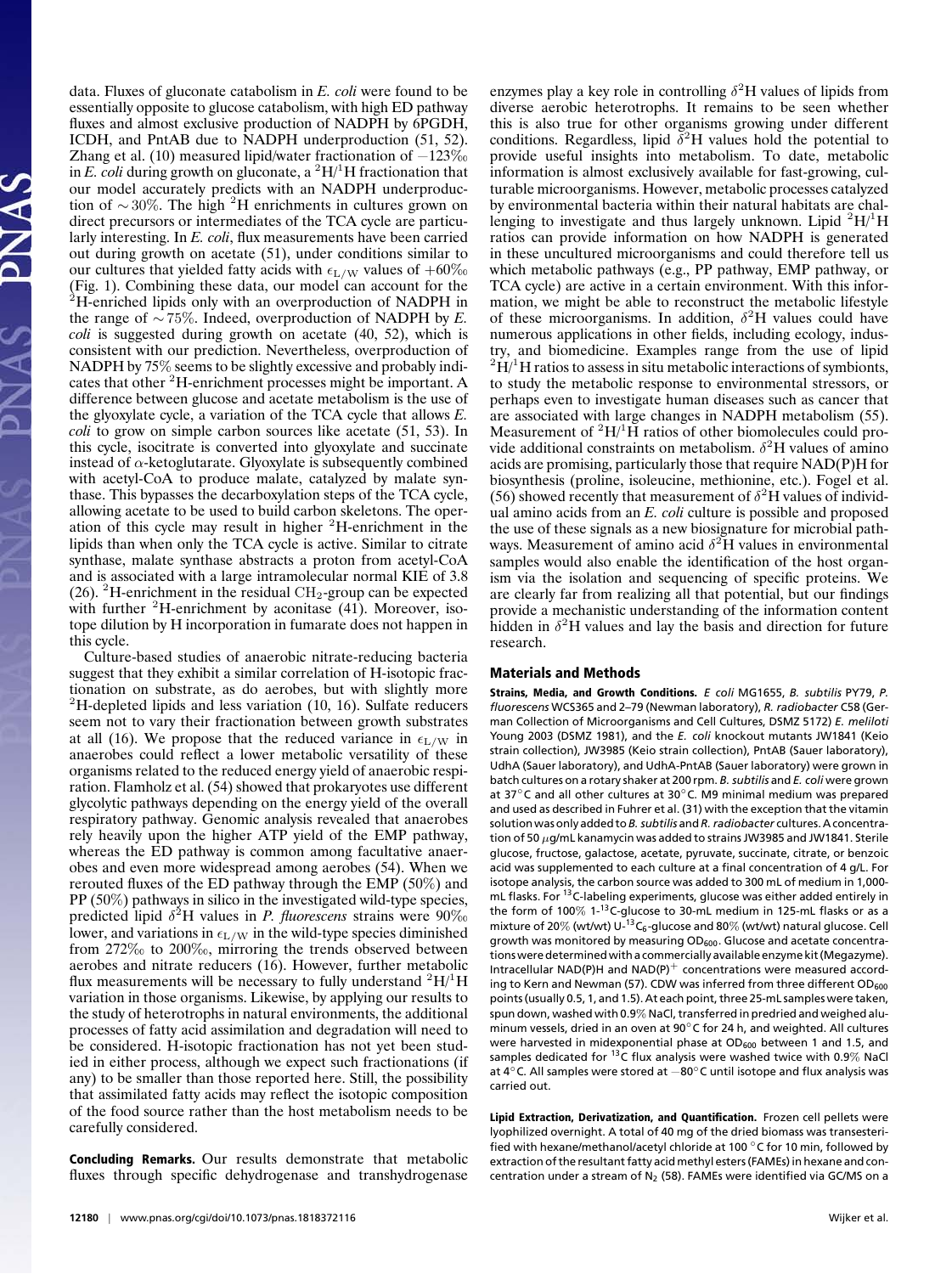Thermo Scientific Trace DSQ by injecting the sample in splitless mode. Chromatographic separation was achieved on a 30-m  $\times$  0.25-mm capillary column (ZB-5 ms, 0.25  $\mu$ m film thickness; Zebron). Peaks were identified by comparing mass spectra with standards and library data. Quantification was achieved simultaneously by a flame ionization detector. Peak areas of unknown analytes were compared with that of an internal standard (hexadecanoic acid 2-methylpropyl ester) that was added to the sample before injection.

**Isotope Analysis.** The  $\delta^2$ H values of FAMEs were measured by a gas chromatograph coupled to an isotope-ratio mass spectrometer (Thermo-Scientific Delta $+$ XP) using a pyrolysis interface. Chromatographic separation was carried out with a 30-m  $\times$  0.25-mm capillary column (ZB-5 ms, 1  $\mu$ m film thickness; Zebron) with identical settings as for GC/MS analysis. Peaks could therefore be identified by retention order and relative height. For each sample, triplicate measurements were performed to determine  $\delta^2$ H values which were reported as arithmetic means in per mil relative to the Vienna Standard Mean Ocean Water (VSMOW) standard and were corrected for the added methyl H in the derivatization. For the determination of  $\delta^2$ H of culture medium, 1-mL samples were taken from each culture before inoculation. Samples were analyzed on a Los Gatos Research DLT-100 liquid water isotope analyzer and calibrated against up to four working standards with  $\delta^2$ H values ranging from  $-73\%$ o to 458 $\%$ o. These standards were in turn calibrated against the VSMOW, Greenland Ice Sheet Precipitation, and Standard Light Antarctic Precipitation international standards (59). Average precision was ±0.6‰. Net fractionations between lipids and water were calculated as  $\epsilon_{\text{\rm LW}}$ =( $\delta^2$ H $_{\text{FA}}$ +1)/( $\delta^2$ H $_{\text{water}}$ +1)  $-$  1.

- 1. A. L. Sessions, T. W. Burgoyne, A. Schimmelmann, J. M. Hayes, Fractionation of hydrogen isotopes in lipid biosynthesis. *Org. Geochem.* **30**, 1193–1200 (1999).
- 2. A. L. Sessions, Factors controlling the deuterium contents of sedimentary hydrocarbons. *Org. Geochem.* **96**, 43–64 (2016).
- 3. A. L. Sessions, S. P. Sylva, R. E. Summons, J. M. Hayes, Isotopic exchange of carbonbound hydrogen over geologic timescales. *Geochim. Cosmochim. Acta* **68**, 1545–1559 (2004).
- 4. D. Sachse *et al.*, Molecular paleohydrology: Interpreting the hydrogen-isotopic composition of lipid biomarkers from photosynthesizing organisms. *Annu. Rev. Earth Planet Sci.* **40**, 221–249 (2012).
- 5. H. Naraoka, T. Uehara, S. Hanada, T. Kakegawa,  $\delta^{13}$ C- $\delta$ D distribution of lipid biomarkers in a bacterial mat from a hot spring in Miyagi Prefecture, NE Japan. *Org. Geochem.* **41**, 398–403 (2010).
- 6. M. R. Osburn, A. L. Sessions, C. Pepe-Ranney, J. R. Spear, Hydrogen-isotopic variability in fatty acids from Yellowstone National Park hot spring microbial communities. *Geochim. Cosmochim. Acta* **75**, 4830–4845 (2011).
- 7. A. A. Jones, A. L. Sessions, B. J. Campbell, C. Li, D/H ratios of fatty acids from marine particulate organic matter in the California Borderland Basins. *Org. Geochem.* **39**, 485–500 (2008).
- 8. S. M. Heinzelmann *et al.*, Seasonal changes in the D/H ratio of fatty acids of pelagic microorganisms in the coastal North Sea. *Biogeosciences* **13**, 5527–5539 (2016).
- 9. L. Li, A. L. Sessions, F. S. Kinnaman, Hydrogen-isotopic variability in lipids from Santa Barbara Basin sediments. *Geochim. Cosmochim. Acta* **73**, 4803–4823 (2009).
- 10. X. Zhang, A. L. Gillespie, A. L. Sessions, Large D/H variations in bacterial lipids reflect central metabolic pathways. *Proc. Natl. Acad. Sci. U.S.A.* **106**, 12580–12586 (2009).
- 11. S. K. Spaans, R. A. Weusthuis, J. van der Oost, S. W. M. Kengen, NADPH-generating systems in bacteria and archaea. *Front. Microbiol.* **6**, 742 (2015).
- 12. S. S. Dirghangi, M. Pagani, Hydrogen isotope fractionation during lipid biosynthesis by *Haloarcula marismortui*. *Geochim. Cosmochim. Acta* **119**, 381–390 (2013).
- 13. S. S. Dirghangi, M. Pagani, Hydrogen isotope fractionation during lipid biosynthesis by *Tetrahymena thermophila*. *Org. Geochem.* **64**, 105–111 (2013).
- 14. K. S. Dawson, M. R. Osburn, A. L. Sessions, V. J. Orphan, Metabolic associations with archaea drive shifts in hydrogen isotope fractionation in sulfate-reducing bacterial lipids in cocultures and methane seeps. *Geobiology* **13**, 462–477 (2015).
- 15. S. M. Heinzelmann *et al.*, Impact of metabolism and growth phase on the hydrogen isotopic composition of microbial fatty acids. *Front. Microbiol.* **6**, 408 (2015).
- 16. M. R. Osburn, K. S. Dawson, M. L. Fogel, A. L. Sessions, Fractionation of hydrogen isotopes by sulfate- and nitrate-reducing bacteria. *Front. Microbiol.* **7**, 1166 (2016).
- 17. W. D. Leavitt, T. M. Flynn, M. K. Suess, A. S. Bradley, Transhydrogenase and growth substrate influence lipid hydrogen isotope ratios in *Desulfovibrio alaskensis* G20. *Front. Microbiol.* **7**, 918 (2016).
- 18. Z. Zhang, J. P. Sachs, A. Marchetti, Hydrogen isotope fractionation in freshwater and marine algae: II. Temperature and nitrogen limited growth rate effects. *Org. Geochem.* **40**, 428–439 (2009).
- 19. B. J. Campbell, C. Li, A. L. Sessions, D. L. Valentine, Hydrogen isotopic fractionation in lipid biosynthesis by H<sup>2</sup> -consuming *Desulfobacterium autotrophicum*. *Geochim. Cosmochim. Acta* **73**, 2744–2757 (2009).
- 20. D. L. Valentine, A. L. Sessions, S. C. Tyler, A. Chidthaisong, Hydrogen isotope fractionation during H<sub>2</sub>/CO<sub>2</sub> acetogenesis: Hydrogen utilization efficiency and the origin of lipid-bound hydrogen. *Geobiology* **2**, 179–188 (2004).
- 21. Y. Chikaraishi, Y. Suzuki, H. Naraoka, Hydrogen isotopic fractionations during desaturation and elongation associated with polyunsaturated fatty acid biosynthesis in marine macroalgae. *Phytochemistry* **65**, 2293–2300 (2004).

Metabolic Flux Analysis. The pellets were hydrolyzed in 1.5 mL of 6 M HCl for 24 h at 110 $\degree$ C in sealed 2-mL Eppendorf tubes and subsequently dried overnight at 85◦C under a constant air stream. The hydrolyzate was dissolved in 50  $\mu$ L of 99.8% pure dimethyl formamide, and 30  $\mu$ L of precipitate-free supernatant were transferred into a new Eppendorf cup. Derivatization was achieved by adding 30 µL of *N*-methyl-*N*-(tertbutyldimethylsilyl)-trifluoroacetamide and following incubation at 85 °C with shaking at 550 rpm for 60 min (60). The <sup>13</sup>C-labeling patterns of proteinogenic amino acids were determined on a 6890N Network GC system with a 5975 inert XL mass selective detector (Agilent Technologies Inc.); mass distribution vectors of the proteinogenic amino acids were corrected for the natural abundance of all stable isotopes as described (61, 62); and the relative metabolic flux ratios were calculated by using the Fiat Flux software (63). The determined linear system of mass balances, relative flux ratios, quantitative physiology data, and biomass requirements was then solved with the fmincon function from MatLab using the Netto module from Fiat-Flux (63) to obtain the net metabolic fluxes as described (38). All fluxes are provided in *[SI Appendix](https://www.pnas.org/lookup/suppl/doi:10.1073/pnas.1818372116/-/DCSupplemental)*, Table S3.

**ACKNOWLEDGMENTS.** We thank Jared Leadbetter for use of laboratory facilities and for providing helpful discussion and assistance with microbial cultures; Fenfang Wu and Stephanie Connon for laboratory assistance; and Megan Bergkessel for assistance with the plate reader and for providing *P. fluorescens* strains. This work was supported by National Science Foundation Award EAR-1529120 (to A.L.S.); and Swiss National Science Foundation Early Postdoc Mobility Fellowship P2EZP2 159080 (to R.S.W.).

- 22. J. Fang *et al.*, Hydrogen isotope fractionation in lipid biosynthesis by the piezophilic bacterium *Moritella japonica* DSK1. *Chem. Geol.* **367**, 34–38 (2014).
- 23. L. Romero-Viana, U. Kienel, H. Wilkes, D. Sachse, Growth-dependent hydrogen isotopic fractionation of algal lipid biomarkers in hypersaline Isabel Lake (Mexico). *Geochim. Cosmochim. Acta* **106**, 490–500 (2013).
- 24. D. Sachse, JP. Sachs, Inverse relationship between D/H fractionation in cyanobacterial lipids and salinity in Christmas Island saline ponds. *Geochim. Cosmochim. Acta* **72**, 793–806 (2008).
- 25. S. M. Heinzelmann *et al.*, Comparison of the effect of salinity on the D/H ratio of fatty acids of heterotrophic and photoautotrophic microorganisms. *FEMS Microbiol. Lett.* **362**, 1–6 (2015).
- 26. M. H. OLeary, Multiple isotope effects on enzyme-catalyzed reactions. *Annu. Rev. Biochem.* **58**, 377–401 (1989).
- 27. J. B. Jackson, S. J. Peake, S. A. White, Structure and mechanism of protontranslocating transhydrogenase. *FEBS Lett.* **464**, 1–8 (1999).
- 28. J. M. Hayes, Fractionation of the isotopes of carbon and hydrogen in biosynthetic processes. *Rev. Mineral Geochem.* **43**, 225–277 (2001).
- 29. S. W. White, J. Zheng, Y. M. Zhang, S. J. Rock, The structural biology of type II fatty acid biosynthesis. *Annu. Rev. Biochem.* **74**, 791–831 (2005).
- 30. P. I. Nikel, M. Chavarría, T. Fuhrer, U. Sauer, V. de Lorenzo, *Pseudomonas putida* KT2440 strain metabolizes glucose through a cycle formed by enzymes of the Entner-Doudoroff, Embden-Meyerhof-Parnas, and pentose phosphate pathways. *J. Biol. Chem.* **290**, 25920–25932 (2015).
- 31. T. Fuhrer, E. Fischer, U. Sauer, Experimental identification and quantification of glucose metabolism in seven bacterial species. *J. Bacteriol.* **187**, 1581–1590 (2005).
- 32. T. Fuhrer, U. Sauer, Different biochemical mechanisms ensure network-wide balancing of reducing equivalents in microbial metabolism. *J. Bacteriol.* **191**, 2112–2121 (2009).
- 33. S. Ikemoto *et al.*, Cellular fatty-acid composition in *Pseudomonas* species. *J. Gen. Appl. Microbiol.* **24**, 199–213 (1978).
- 34. T. Kaneda, Fatty acids in the genus *Bacillus*. I. Iso- and anteiso-fatty acids as characteristic constituents of lipids in 10 species. *J. Bacteriol.* **93**, 894–903 (1967).
- 35. H. Bouzar, J. B. Jones, N. C. Hodge, Differential characterization of *Agrobacterium* species using carbon-source utilization patterns and fatty acid profiles. *Phytopathology* **83**, 733–739 (1993).
- 36. L. S. Basconcillo, B. E. McCarry, Comparison of three GC/MS methodologies for the analysis of fatty acids in *Sinorhizobium meliloti*: Development of a micro-scale, onevial method. *J. Chromatogr. B* **871**, 22–31 (2008).
- 37. E. Fischer, U. Sauer, Metabolic flux profiling of *Escherichia coli* mutants in central carbon metabolism using GC-MS. *Eur. J. Biochem.* **270**, 880–891 (2003).
- 38. E. Fischer, N. Zamboni, U. Sauer, High-throughput metabolic flux analysis based on gas chromatography-mass spectrometry derived <sup>13</sup>C constraints. *Anal. Biochem.* **325**, 308–316 (2004).
- 39. R. C. Eisenberg, S. J. Butters, S. C. Quay, S. B. Friedman, Glucose uptake and phosphorylation in *Pseudomonas fluorescens*. *J. Bacteriol.* **120**, 147–153 (1974).
- 40. U. Sauer, The soluble and membrane-bound transhydrogenases UdhA and PntAB have divergent functions in NADPH metabolism of *Escherichia coli*. *J. Biol. Chem.* **279**, 6613–6619 (2003).
- 41. J. F. Thomson, S. L. Nance, K. J. Bush, P. A. Szczepanik, Isotope and solvent effects of deuterium on aconitase. *Arch Biochem. Biophys.* **117**, 65–74 (1966).